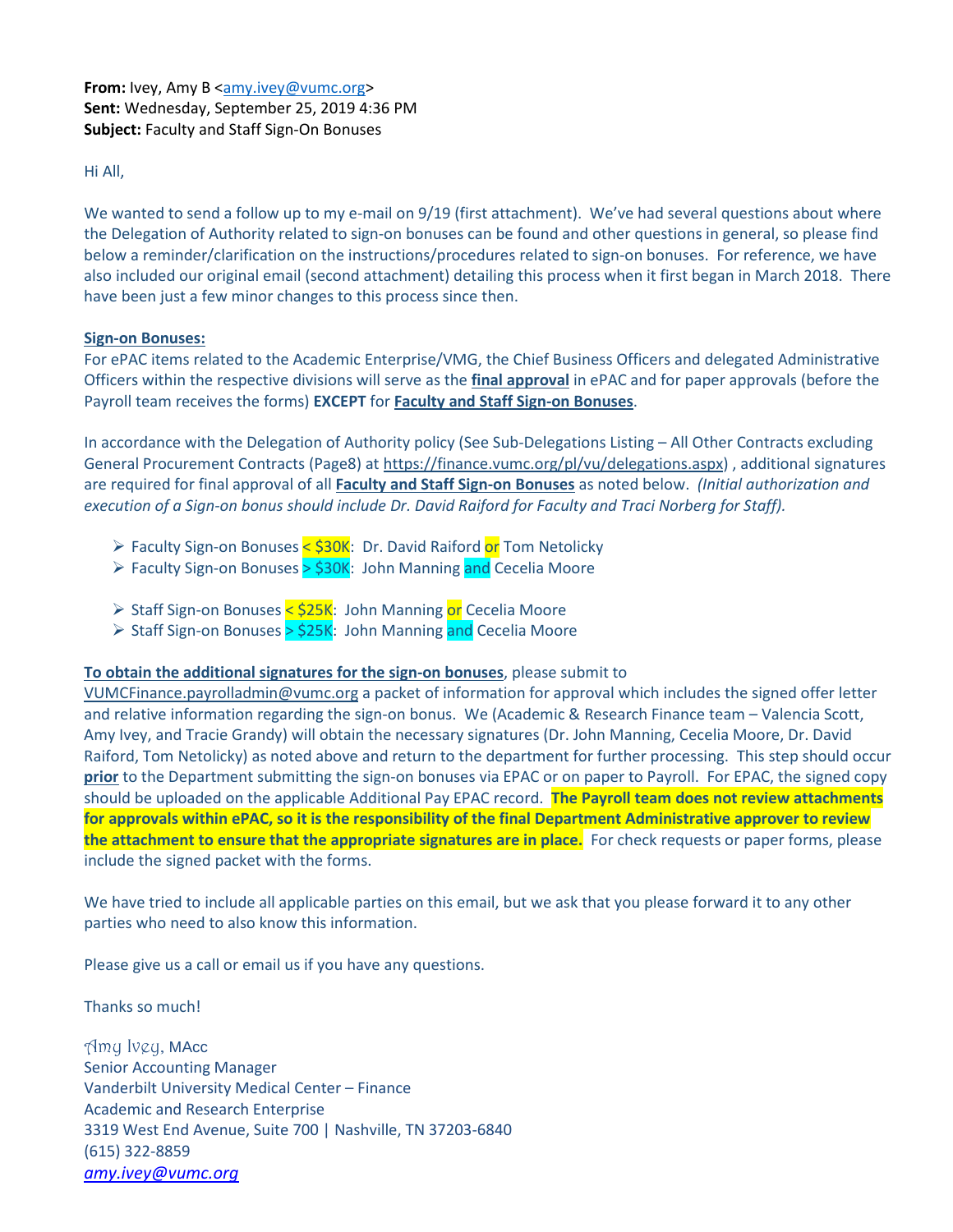## Brigman, Chereta J

| From:    | <b>VUMC Finance Pavroll Admin</b><br>Thursday, September 19, 2019 3:38 PM<br>Process Change for Sign-On Bonuses |  |
|----------|-----------------------------------------------------------------------------------------------------------------|--|
| Sent:    |                                                                                                                 |  |
| Subject: |                                                                                                                 |  |

Hello All,

We wanted to give everyone a heads up on new procedures we are implementing related to faculty sign-on bonuses that exceed \$30K and any staff sign-on bonuses. These sign-on bonuses require signature approvals from Dr. John Manning and Cecelia Moore. In order to help streamline the process, we are now collecting these as they come into the vumcfinance.payrolladmin@vumc.org inbox, and we will be submitting them for approval once a month. We will be using the schedule below for the rest of 2019. Please note the highlighted column as it lists the monthly due date to Finance. If could you please submit these sign-on bonuses by these dates, we would appreciate it. Once we have coordinated obtaining the proper approvals, we will send them back to you so that you can then submit them to HR for processing.

|              | <b>HR Form</b><br><b>Due Date</b> | <b>Due Date to</b><br><b>Finance</b> |
|--------------|-----------------------------------|--------------------------------------|
| <b>Month</b> |                                   |                                      |
| October      | 10/18/19                          | 10/3/19                              |
| November     | 11/15/19                          | 10/31/19                             |
| December     | 12/16/19                          | 11/28/19                             |

If you have any questions, please let us know!

Amy Ivey, MAcc **Senior Accounting Manager** Vanderbilt University Medical Center - Finance Academic and Research Enterprise 3319 West End Avenue, Suite 700 | Nashville, TN 37203-6840 (615) 322-8859 amy.ivey@vumc.org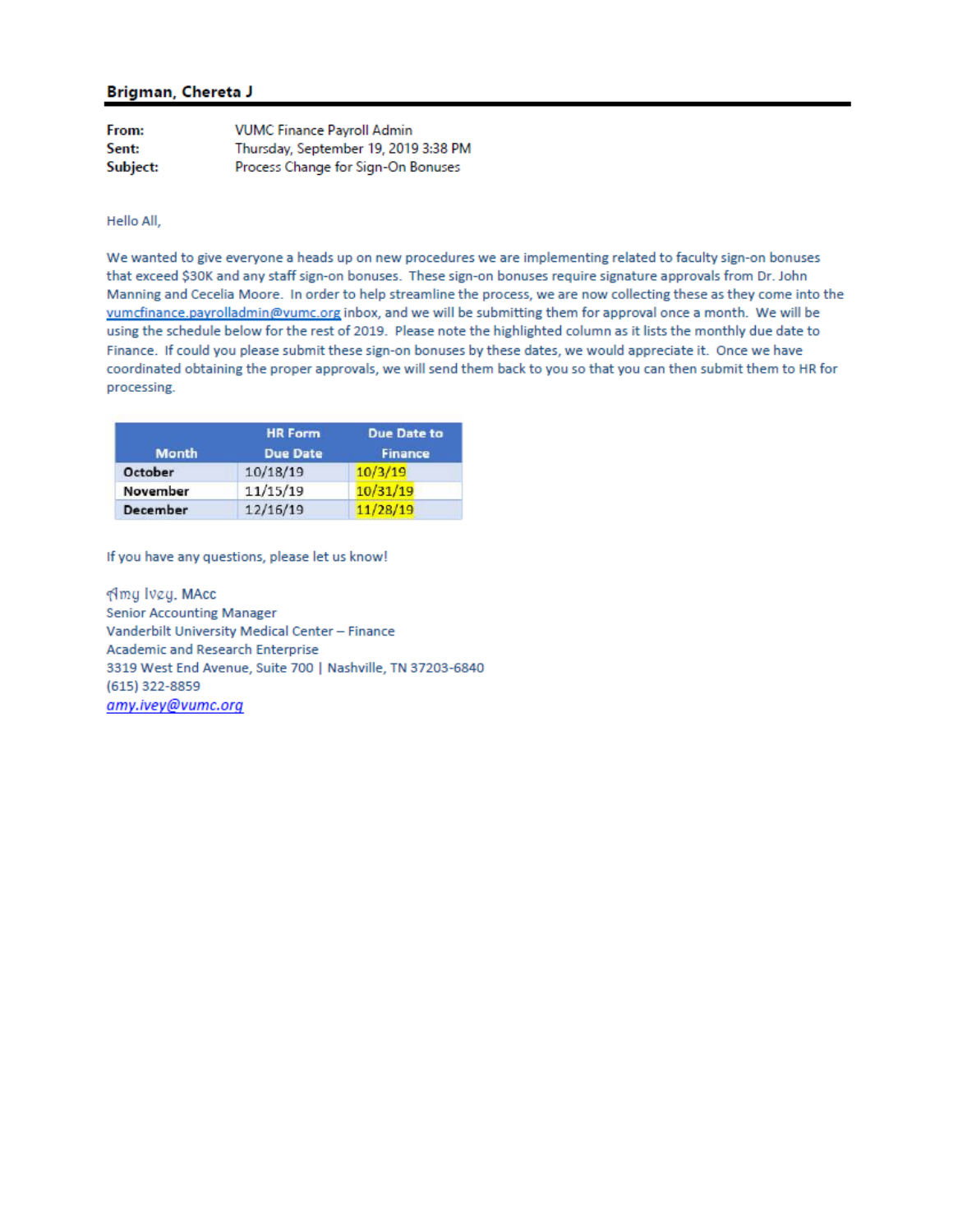**From:** Grandy, Tracie **Sent:** Friday, March 16, 2018 5:08 PM **Subject:** Change in Academic Enterprise/VMG Finance Payroll Approval - March 20th

Good afternoon,

After Tuesday, March 20th, the VUMC Finance Academic Enterprise/VMG team will no longer review and approve Additional Pay items and Job Position changes. The Privilege Management roles, PA Additional Pay Approver and PA JPP Executor, will be removed from AE Finance, thus resulting in any ePAC items related to these roles flowing directly to Payroll for processing. This includes paper and scanned-to-email forms.

To cleanly facilitate this process, please hold on processing any ePAC's due after 3/20 until we send notification that the PM roles have been removed for the AE Finance team on 3/21. For any outstanding ePAC's with due dates after 3/20, please complete the approval process by 3/20 to avoid the ePAC's from being kicked out as an error. We will send an email on 3/21 when it is okay to begin resubmitting in ePAC.

Additionally, for the Academic Enterprise/VMG, Chief Business Officers/delegated Administrative Officers within the respective divisions will serve as the **final approval** in ePAC and paper approval (before the Payroll team receives the forms) **EXCEPT** for **Faculty and Staff Sign-on Bonuses**.

## **Sign-on Bonuses**

In accordance with the Delegation of Authority policy, additional signatures are required for final approval of **Faculty and Staff Sign-on Bonuses** as noted below. *(Initial authorization and execution of a Sign-on bonus should include Dr. David Raiford for Faculty and Traci Norberg for Staff).*

- Faculty Sign-on Bonuses <  $$30K$ : Dr. David Raiford or Jim Kasnick (Tom Netolicky after 3/26)
- ► Faculty Sign-on Bonuses > \$30K: John Manning and Cecelia Moore
- ≻ Staff Sign-on Bonuses < \$25K: John Manning or Cecelia Moore
- ► Staff Sign-on Bonuses > \$25K: John Manning and Cecelia Moore

**To obtain the additional signatures for the sign-on bonuses**, submit to [VUMCFinance.payrolladmin@vanderbilt.edu](mailto:VUMCFinance.payrolladmin@vanderbilt.edu) a packet of information for approval which includes the signed offer letter and relative information regarding the sign-on bonus. We (Academic & Research Finance team – Jinglin Li, Jake Sawatzky, Amy Ivey, and Tracie Grandy) will obtain the necessary signatures noted above and return to the department for further processing. This step should occur **prior** to the Department submitting the sign-on bonuses via EPAC or on paper to Payroll. For EPAC, the signed copy should be uploaded on the applicable Additional Pay EPAC record, and the final Department Administrative approver should review the attachment to ensure that the appropriate signatures are in place. The Payroll team does not review attachments for approvals within EPAC. For check requests or paper forms, please include the signed packet with the forms.

#### **Paper Form process after Tuesday March 20<sup>th</sup> and notification from Finance:**

Paper forms should be sent directly to the Payroll Processing emails rather than the address noted above.

- PAF's and New Hire PAF's -> [hrdataprocessing.vumc@vanderbilt.edu](mailto:hrdataprocessing.vumc@vanderbilt.edu)
- $\triangleright$  PCR's, Stipend requests, and leave bank adjustments -> [payroll.vumc@vanderbilt.edu](mailto:payroll.vumc@vanderbilt.edu)

We have tried to include those who typically provide these items to us, however, we ask that this email is forwarded to any related parties.

Please let us know if you have any questions.

Thank you,